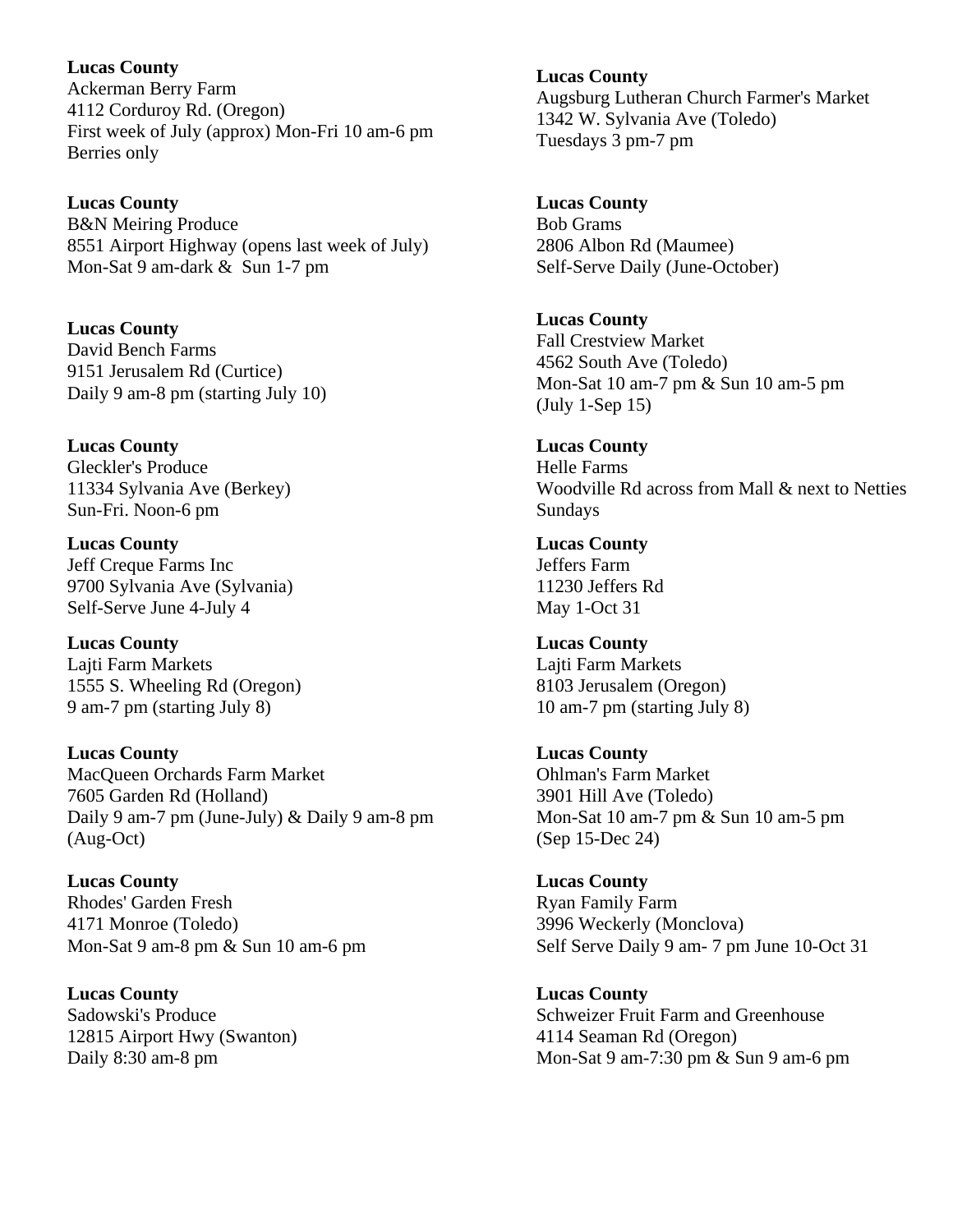**Lucas County**  Steve Sprague's Farm Mkt & Greenhouse 1327 S. Wheeling St. (Oregon) Daily 9 am-8 pm

**Lucas County**  Sylvester's 9910 W. Central (Sylvania) & 2411 N. Holland Sylvania Self Serve Daylight Hours June 15-Oct 31

**Lucas County**  Toledo Farmers' Market Downtown at the Erie Street Market (Toledo) Main Market Day is Saturday

**Lucas County**  Tony's Farm Market 5549 Lewis Ave (Toledo) Daily 9 am-8 pm

**Defiance County**  Deb's Heaven Scent 09167 State Line Rd (Hicksville) Self Serve Daylight Hours June 1-Sep 30

**Defiance County**  Fruit Ridge Point 901 Ottawa Ave (Defiance) Tues-Fri noon-5 pm (starting June 10)

**Defiance County**  Hicksville Farmers' Market Johnson Memorial Library (116 W. High St. SR 2) Tues 7 am-noon (May 20-Oct 28)

**Defiance County**  Keller's Market 306 Meuse Argonne (Hicksville) Self Serve

**Defiance County**  Leaders Family Farms E. 2nd St. in front of Family Christian Center (Def.) Mon-Sat 10 am-5 pm/sold out (June only)

**Lucas County**  Sylvania Farmers' Market Mayberry Square (Centennial Rd-Sylvania) Thurs 3 pm-7 pm (May 8-Oct 30)

**Lucas County**  Thompson Farms 6255 Angola Rd (Holland) Daily (June 7-22) 10 am-6 pm

**Lucas County**  Tom Strain and Sons and Daughter Too 5105 Hill Ave (Toledo) Mon-Sat 9 am-7 pm & Sun 10 am-3 pm

**Lucas County**  Westgate Farmers' Market Elder Beerman's Parking Lot on Secor Rd (Toledo) Wednesdays 4 pm-7 pm

**Defiance County**  Defiance Farmers' Market Northtown Mall (SR66 south of SR 24-Defiance) Thurs 3-6 pm & Sat 9 am-noon

**Defiance County**  Harley Flory Farm 27521 Flory Rd (Defiance) Mon-Fri 10 am-6 pm (in season)

**Defiance County**  J&J's Produce 14192 SR111 (Defiance) Daily as needed

**Defiance County**  Kirchers Flowers 1119 Jefferson Ave (Defiance) Daily 9 am-6 pm (Aug 1-Oct 31)

**Defiance County**  Leaders Family Farms N. Clinton St. Holiday Lanes Parking Lot (Defiance) Mon-Sat 10 am-5 pm/sold out (June only)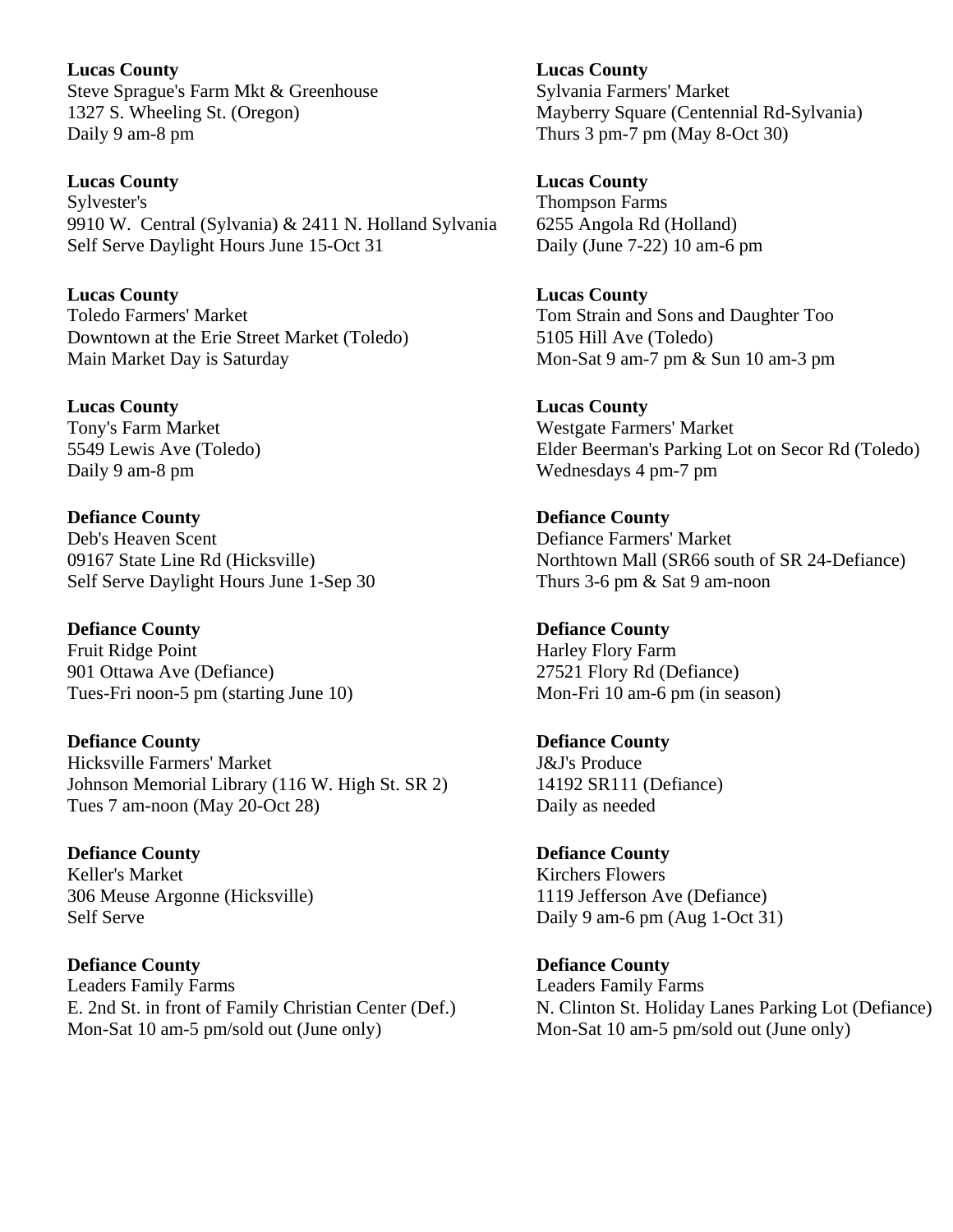**Defiance County**  Sherwood Farmers' Market Old Sherwood School Grounds (Sherwood) Fri 9 am-noon (May 16-Sep 26)

**Erie County**  Burnham Orchards 8019 SR 113 E (Berlin Heights) Daily 9 am-6 pm

**Erie County**  Huron City Farmers' Market Huron Boat Basin (330 N. Main St.) Thursdays 3:30 pm-6:30 pm (starting July 17)

**Erie County**  Quarry Hill Orchards 8403 Mason Rd (Berlin Heights) Daily 9 am-6 pm (estimate opening June 20)

**Erie County**  Schmidt's Farm Market SR 4 and Mason Rd (Sandusky) Mon-Fri Noon-6 pm & Sat-Sun 9 am-6 pm (Closes Labor Day)

**Fulton County**  Bernath Fresh Produce 10926 US20A (Delta) Daily 9 am-7 pm (Opens in July-when sweetcorn ready)

**Fulton County**  Farnsworth Orchard 3158 CR 5-1 (Delta) Daily 9 am-noon and 4 pm-6 pm (during apple season)

**Fulton County**  Grandpa's Orchard 12179 CR D (Wauseon) Mon-Fri. 9 am-6 pm & Sat 9 am-2 pm

**Fulton County**  Johnston Fruit Farm 2790 US 20A (Swanton) M-Sat 9 am-5 pm & some Sundays in season noon-5 pm **Erie County**  A.B. Phillips and Sons 30 East Main St. (Berlin Heights) Mon-Sat 10 am-6 pm & Sun noon-6 pm (starting June 20)

**Erie County**  DeChant Farm 2705 Huron-Avery (Huron) Seasonal

**Erie County**  Mulvin Farms 1706 E. Perkins Ave (Sandusky) Daily 7:30 am-9 pm (starting July 1)

**Erie County**  Sandusky Farmers' Market City Parking Lot at Market & Hancock St. (Sandusky) Saturdays 8 am- noon

**Erie County**  Tender Shoot Farm 13103 Kelley Rd & Bryan Rd (Milan) Mon-Sat 8 am-6 pm

**Fulton County**  Farnsel Farms 14558 CR 5-1 (Metamora) Call 419-644-4667

**Fulton County**  Gleckler's Produce 11286 CR 5 (Delta) Sun-Fri. 9 am-8 pm

**Fulton County**  Hoen's Orchard and Farm 12540 County Road 7-2 (Delta) Mon-Sat 9 am-7 pm & Sun 10 am-6 pm

**Fulton County**  Lil Bit Country 515 W. Elm (Wauseon) Mon-Sat 8 am-6 pm & Sun 10 am-4 pm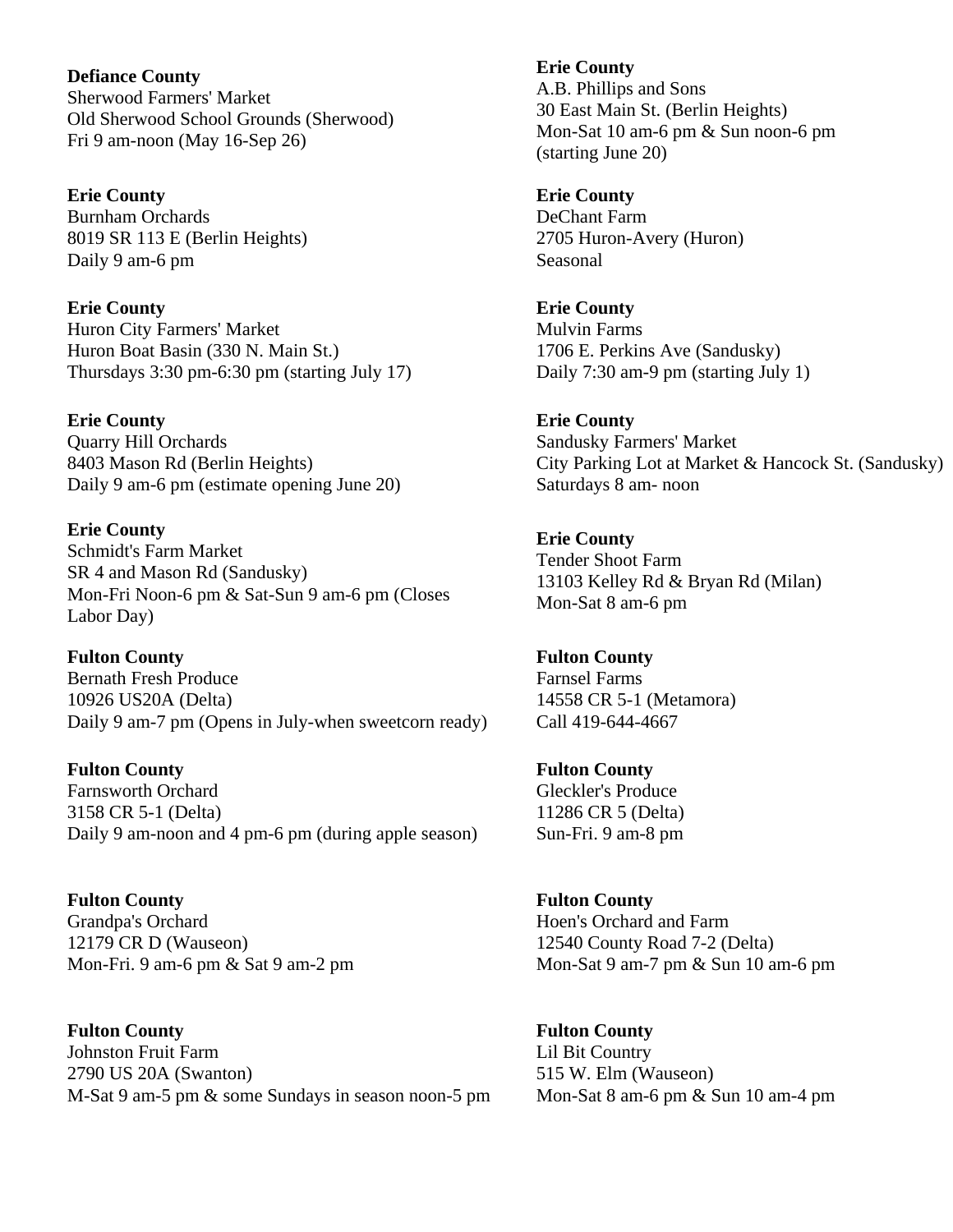**Fulton County**  Pennington Orchard 13386 Co. Rd. 14 (Wauseon) Self Serve Daily until dark

**Fulton County**  St. John Produce South Defiance St. (Archbold) Mon-Fri 10 am-5 pm & Sat 10 am-2 pm

**Henry County**  Henry County Farmers' Market Court House Square (E. Washington St.-Napoleon) Saturdays 8:30 am-noon (May 24-Oct 18)

**Henry County**  Leaders Family Farms N. Scott St. Near Dollar General Store (Napoleon) Mon-Sat 10 am-5 pm/sold out (June only)

**Henry County**  Mahnke Orchards R208 Rd 16 (Napoleon) Daily 9 am-6 pm

**Ottawa County**  Bench's Farm Market 18063 W. SR 105 (Elmore) Daily 9 am-7 pm

**Ottawa County**  Bergman Greenhouses and Market 4562 E. Bayshore Rd. (Port Clinton) Daily 8 am-6 pm

**Ottawa County**  Frank Michel Produce 750 S. SR 19 (Oak Harbor) Daily 10 am-6 pm (Mid July-end of Sep)

**Ottawa County**  Homeville Fruit Farm 100 N. Rymers Rd (Port Clinton) Daily 9 am-7 pm

**Ottawa County**  Limerock Orchards & Roadside Market 1266 NE Catawba Rd (Port Clinton) Sat-Sun (June-mid-July) & Daily 10 am-6pm (mid-July-Sep)

**Fulton County** 

Richers Market 16250-SH2 (Wauseon) Mon-Sat 8 am-8 pm & Sunday noon-6 pm (July 1-Oct 1)

**Henry County**  Busch Orchards 13-888 CR 11C (Napoleon) or 10775 CR J (Malinta) Daily 9 am-5:30 pm

**Henry County**  Henry's Garden Patch S-664 Co. Rd. 22 (Napoleon) Daily 9 am-1 pm (June  $1-14$ )

**Henry County**  Leaders Family Farms Co. Rd 16, South of SR 24, 1 mile West of Napoleon Mon-Sat 10 am-5 pm/sold out (June only) Weekends in Oct

**Henry County**  Uncle Rusty's Pepper Patch 7567 Co. Rd. M (Malinta) Daily 10 am-6 pm (starting July 20)

**Ottawa County**  Bergman Farms 600 SE Catawba Rd (Port Clinton) Daily 8 am-9 pm

**Ottawa County**  Bergman Orchards LLC 708 Bridge Rd (Rt 269-Lakeside) Daily 8 am-8 pm

**Ottawa County**  Genoa Farmers' Market Town Hall Parking Lot (509 Main St-Genoa) Sat 9 am-1 pm

**Ottawa County**  John Tracey Farm 1480 S. Hartshorn Rd (Marblehead) Self-Serve Daylight Hours May-Nov

**Ottawa County**  Moore Orchards 10544 W. Moore Rd (Oak Harbor) Mon-Sat 9 am-5 pm (starting end of July)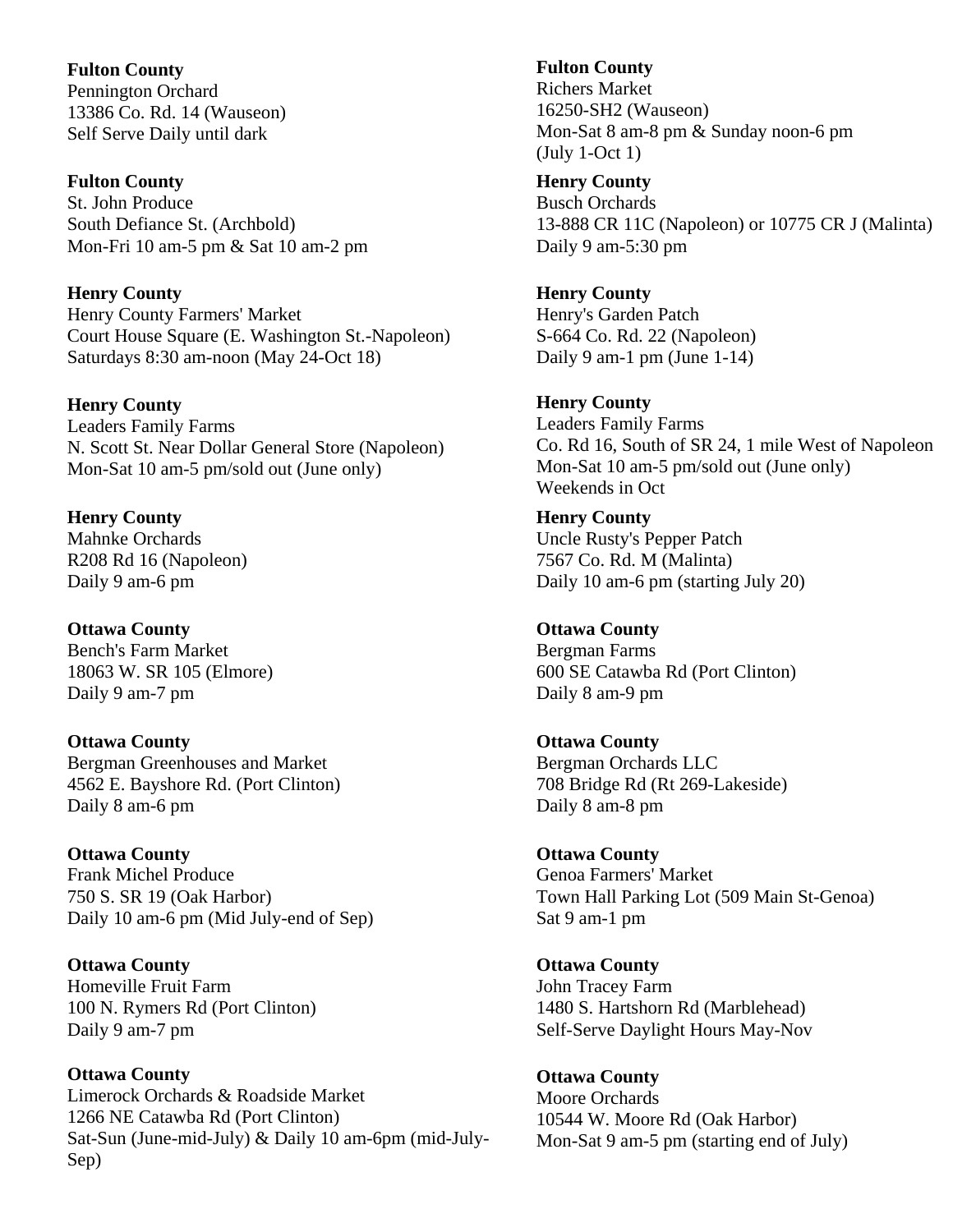**Ottawa County**  Wadsworth Fruit Farm 7532 E. Harbor Rd. (Marblehead)

**Paulding County**  Belau Farms 11515 SR 66 (Oakwood) Self-Serve 8 am-8 pm Aug 1-Oct 31

**Paulding County**  Rock Sea Farm 6540 US 127 (Paulding) Mon-Sat 9 am-6 pm

**Sandusky County**  Boyer Farms 1900 CR 153 (Lindsey) Seasonal

**Sandusky County**  Drown's Farm Market 2562 CR185 (Clyde) Daily 8:30 am-6 pm

**Sandusky County**  Fremont Farmers' Market Downtown Fremont Third Saturday of each Month 9 am-3 pm

**Sandusky County**  Haslinger Orchards 7404 US 6 (Gibsonburg) Mon-Sat 9 am-5 pm Sundays (after August) 11 am-5 pm

**Sandusky County**  Kuny's Market 4150 CR177 Corner of SR 101 and CR 177 (Clyde) July 5-Dec 10th

**Sandusky County**  Polters Berry Farm 2275 CR 239 (Fremont) Mon-Fri 7:30 am-7:30 pm & Sat-Sun 7:30 am-5:00 pm

**Sandusky County**  Rimmelspach Produce Company 3385 Limerock Rd (Clyde) Daily 9 am-6 pm

**Ottawa County**  Witt Orchards 3584 SR 2 (Oak Harbor) Daily 11 am-7 pm (starting July 18)

**Paulding County**  Dwight's Orchard (Opens Sep 1) 12501 Rd 191 (Oakwood) Mon-Thurs 9 am-6 pm, Sat 9 am-5 pm & Sun 1-5 pm

**Paulding County**  Woodbridge Campground Rt 637 (Paulding) Sat 11 am-1 pm

**Sandusky County**  Brubaker's Acres 2281 SR 12 (Fremont) Daily 10 am-6 pm

**Sandusky County**  Eshleman Fruit Farm 753 E Maple (SR 101-Clyde) Mon-Sat 9 am-5:30 pm & Sun noon-5 pm

**Sandusky County**  Hall's Garden Gate, LLC 1430 W. McPherson Hwy (Clyde) Mon-Sat 9 am-7 pm & Sun 11 am-6 pm

**Sandusky County**  Keegan Farms 7189 E SR 101 (Sandusky) Daily 9 am-6 pm

**Sandusky County**  Mole Hill Farm 793 W. Maple St. (Clyde) Daily Self Serve

**Sandusky County**  Rimmelspach Produce Company Corner of SR 12 & SR 53 (Fremont) Daily 9 am-6 pm

**Sandusky County**  T-Jays Produce Company 4647 Napoleon Rd (Fremont) Daily 10 am-6 pm (starting July 1)